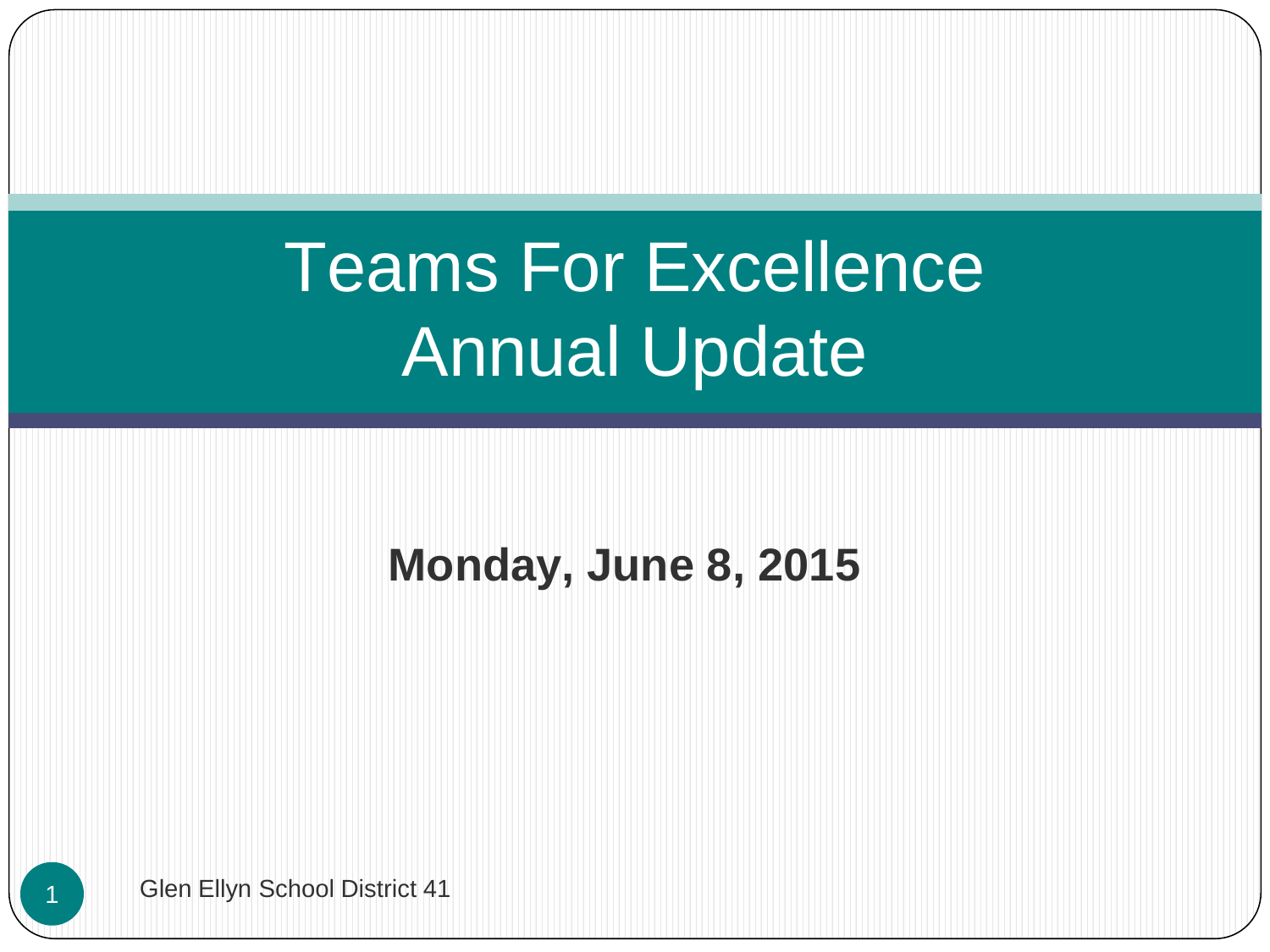## **School Building Leadership Teams (BLT) Highlights**

Building Leadership Teams are designed to support and nurture the learning and direction of each school. They connect to the District through the Continuous Improvement Team. The BLTs across the district focus on:

#### Planning and Instruction

- Focus on instructional practices
- Purposeful Professional Develop through Planning

#### Data

● Each school examine academic data to determine strengths and challenges

### Rising Star

- Continued to assess indicators (over 100 indicators)
- Monitored indicators in current plan and updated their Rising Star Action Plans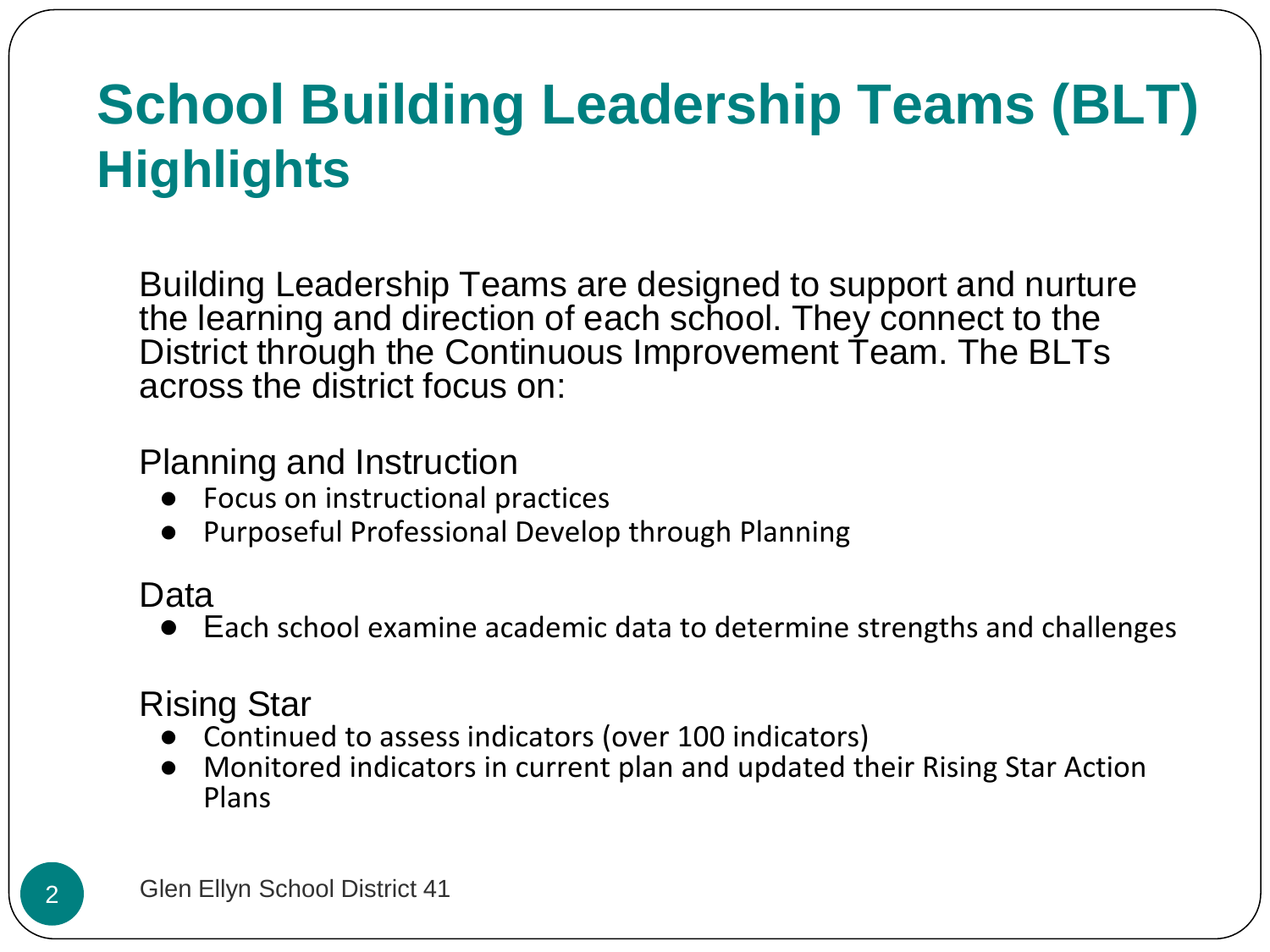## **Building Leadership Teams (BLT) Next Steps**

Continue building Instructional Leadership within each team and school, share strategies from other BLTs

○ Observe team members, grade level teachers above and below, and special service providers

Maintain focus on larger school improvement process through the Rising Star process

- High impact strategies
- monitoring performance

Strengthening partnership with BLT and CIT - Create authentic feedback loops that foster growth for students and staff

○ Principals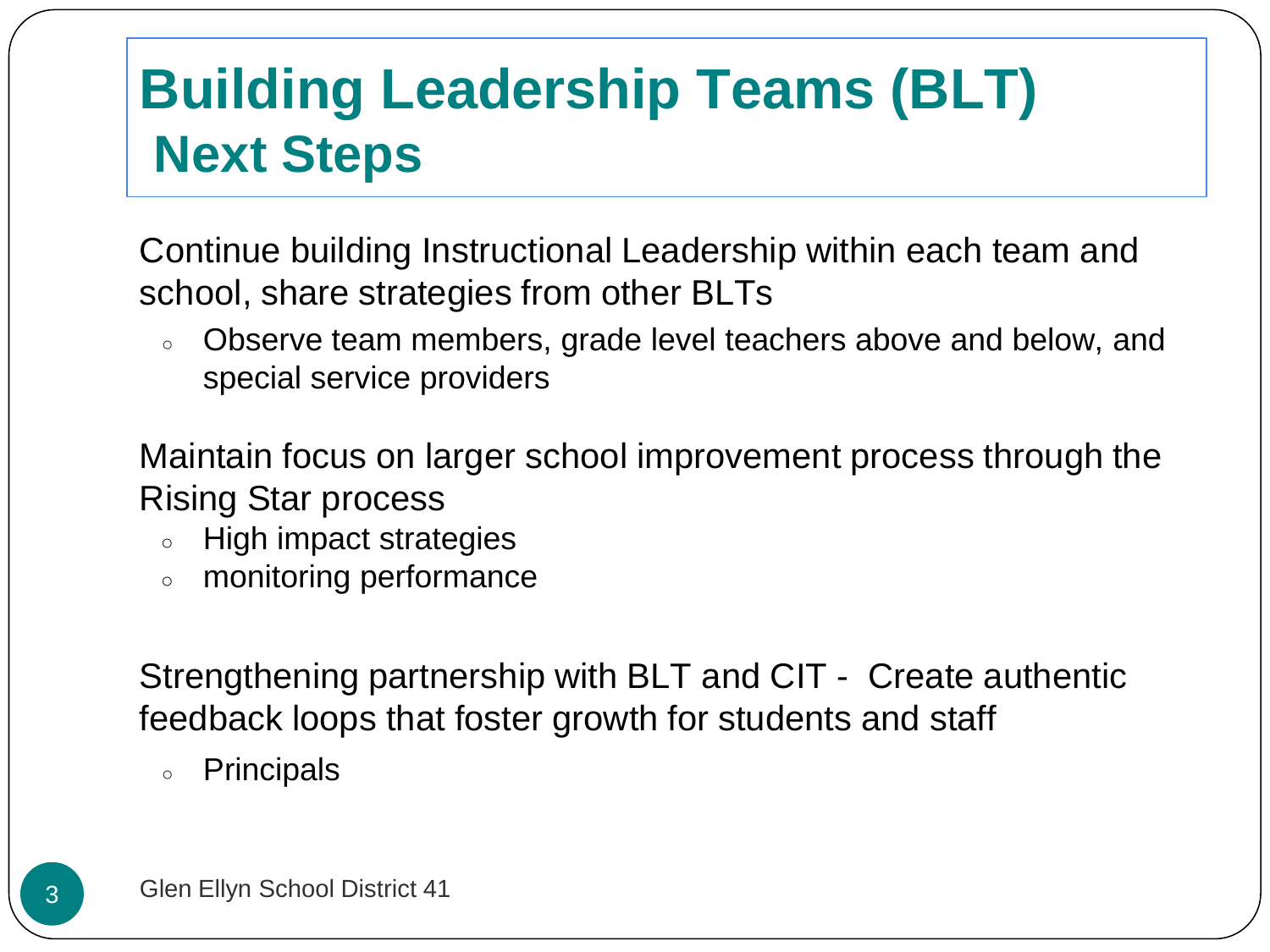## **Team 21 (T21) Highlights**

Team 21 is the primary source of innovation and leadership by researching, developing and making recommendations to the regarding best and innovative instructional practices.

- Identified a process for *Teachers Learning Collaboratively* (TLC)
	- $\triangleright$  Encouraging staff to visit other classrooms as way to learn professionally from their colleagues.
	- $\triangleright$  Will launch at the August Institute, with additional support in October
- Monthly book study of Disrupting Class How Disruptive Innovation Will Change the Way the World Learns.
- The Library Media Specialists (LMS)/Digital Library Specialists (DLS) joined Team 21 to discuss how our current elementary spaces could be transformed to become the "heart or hub" of the school.
- Examine district level MAP data.

4 Glen Ellyn School District 41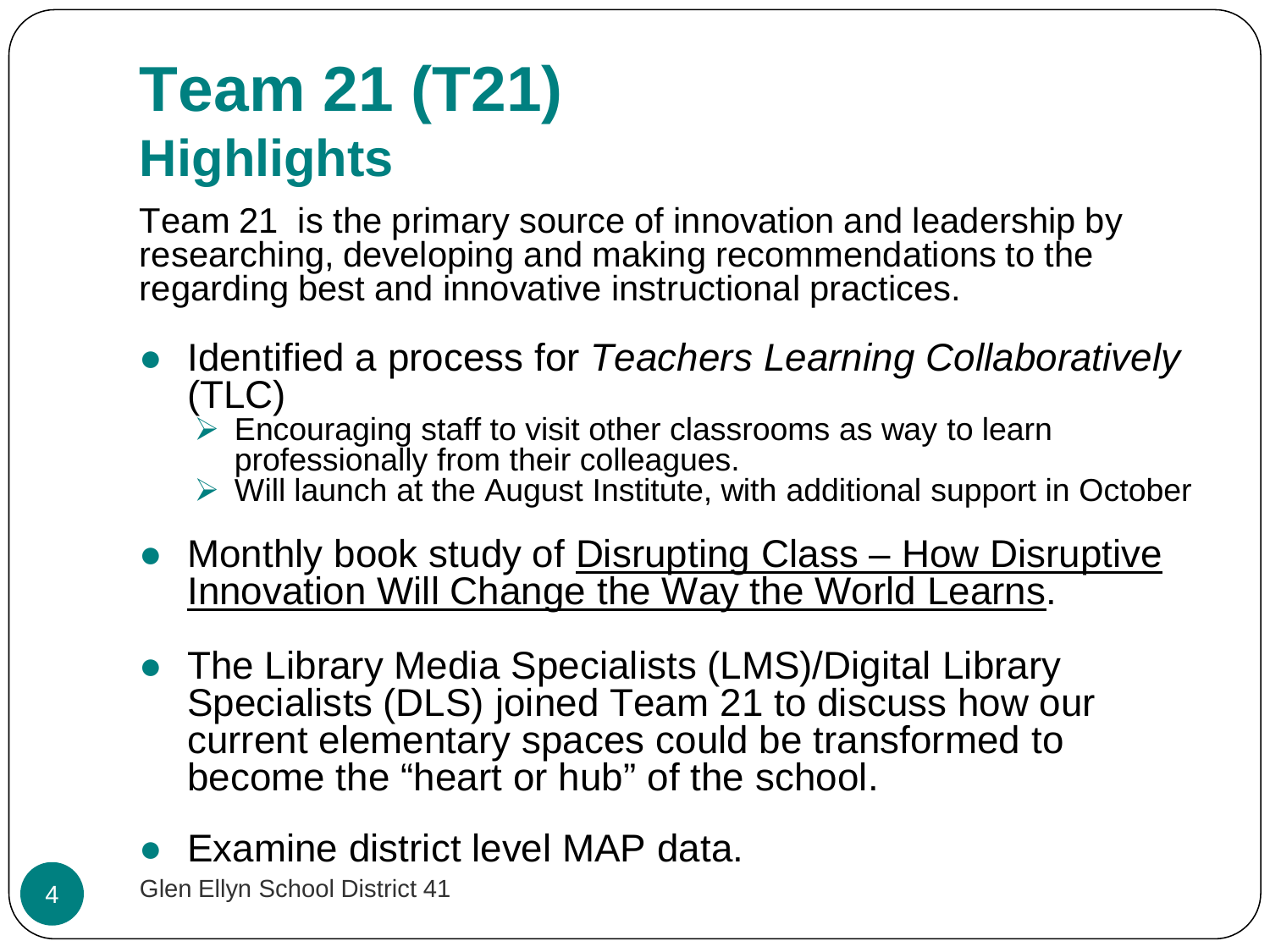## **Team 21 (T21) Next steps**

- Support the *Teachers Learning Collaboratively* (TLC) process
- Assume responsibility for the District Compact of the Title I Grant (requirement of the grant).  $\triangleright$  Parent involvements at each school
- Conduct a site visit to District 59 to observe their integration of technology, including chromebooks, tablets and google apps.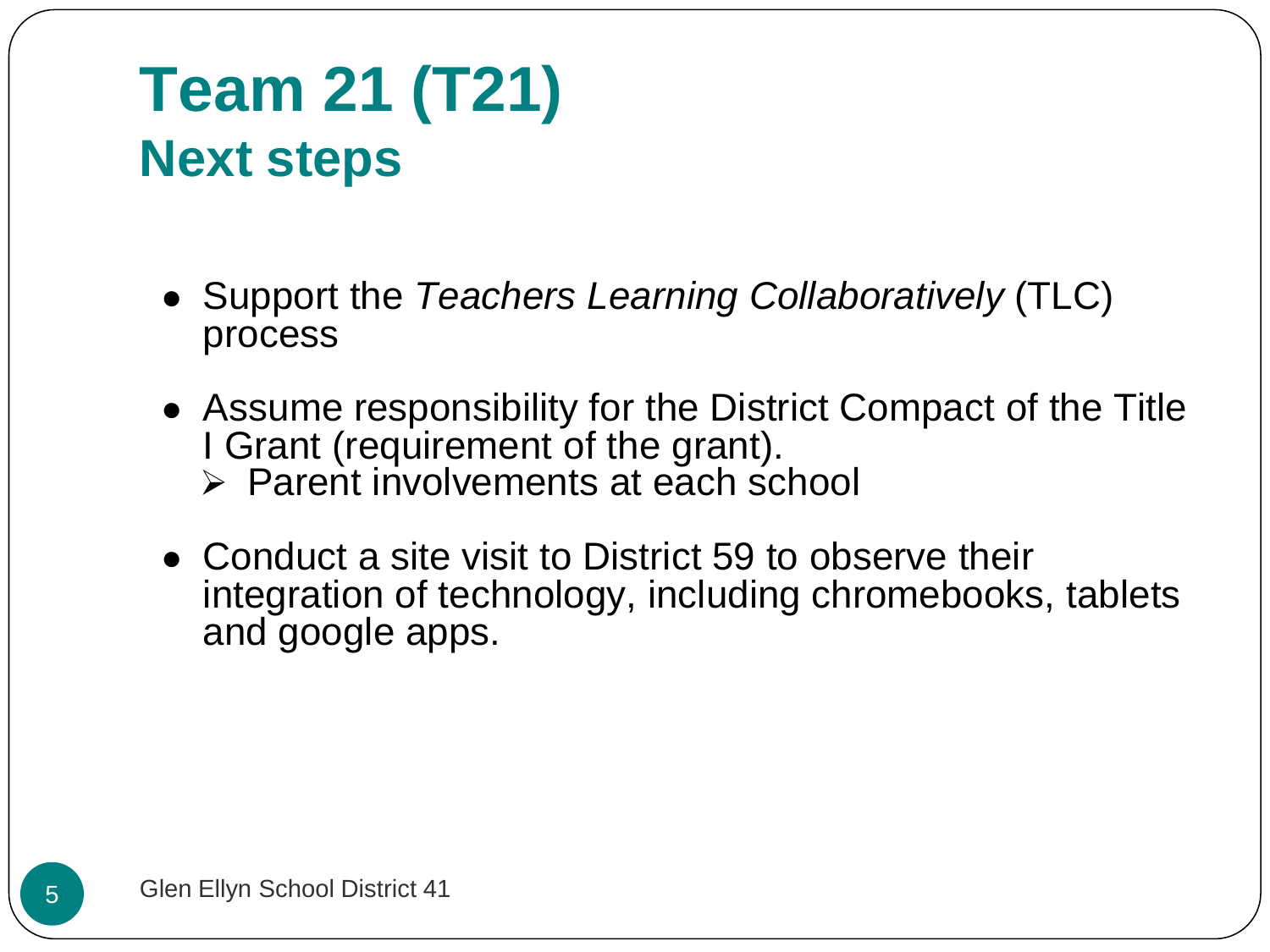### **Professional Development Team (PDT) Highlights**

PDT is the driver of the professional development that nurtures and enhances professional growth for staff and supports student learning.

#### Built PD plans for institute days based on the feedback from BLT **All Staff**

- Problem-Based Learning training support
- Hosted presentations by Patrick Schwartz on *Promoting Universal Design, Differentiation & Curricular Adaptation for Student Success*
- PARCC training and practice test
- Continued SIOP training

#### **For Certified Staff**

- Elementary unit planning at a district level and building-based
- Supported implementation of 1:1 initiative at Hadley Junior High
- **For Support Staff - I**nstitute days, SIP days, and conference days
- Hosted Patrick Schwartz on *Creating Independence: Best Practices for Paraeducators*
- Supported development of professional learning communities
- Continued to provide professional development with technology

#### Continued to collect, review and report feedback from professional development days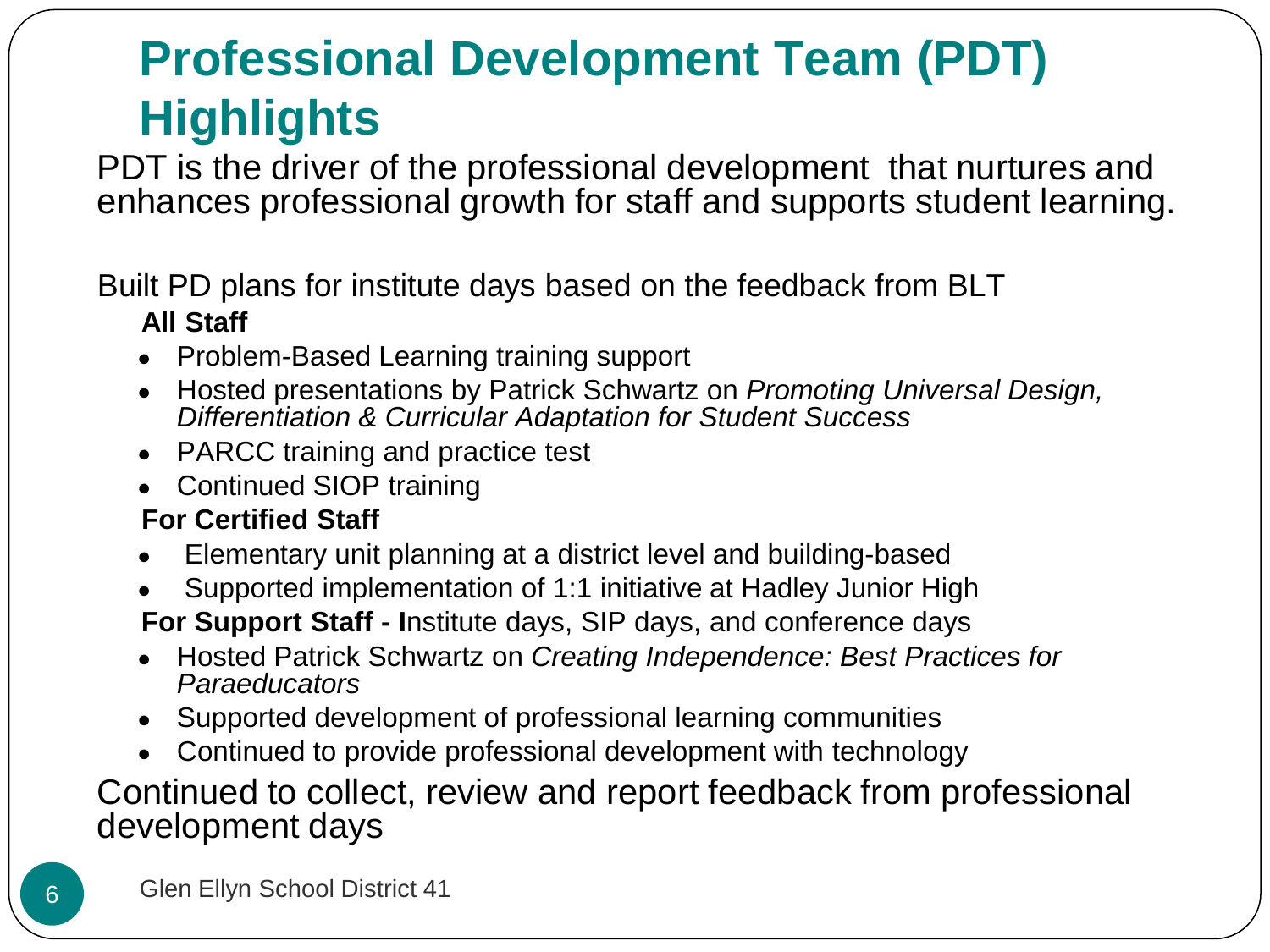### **Professional Development Team (PDT) Next Steps**

Provide training and support for implementation of the D41 Model

- inquiry-based learning
- unit planning design
- workshop model of instruction
- Response to Intervention

Continue to provide professional development differentiated by

- job type
- staff knowledge base/skill level
- structures (i.e. Institute Days, coaching time, staff meetings, etc.)

Partner with the Technology Department to achieve successful implementation of Google Apps at level 3 and continued support of Hadley's 1:1 initiative

Work with schools to support the work of PLCs especially with the implementation of the new elementary schedule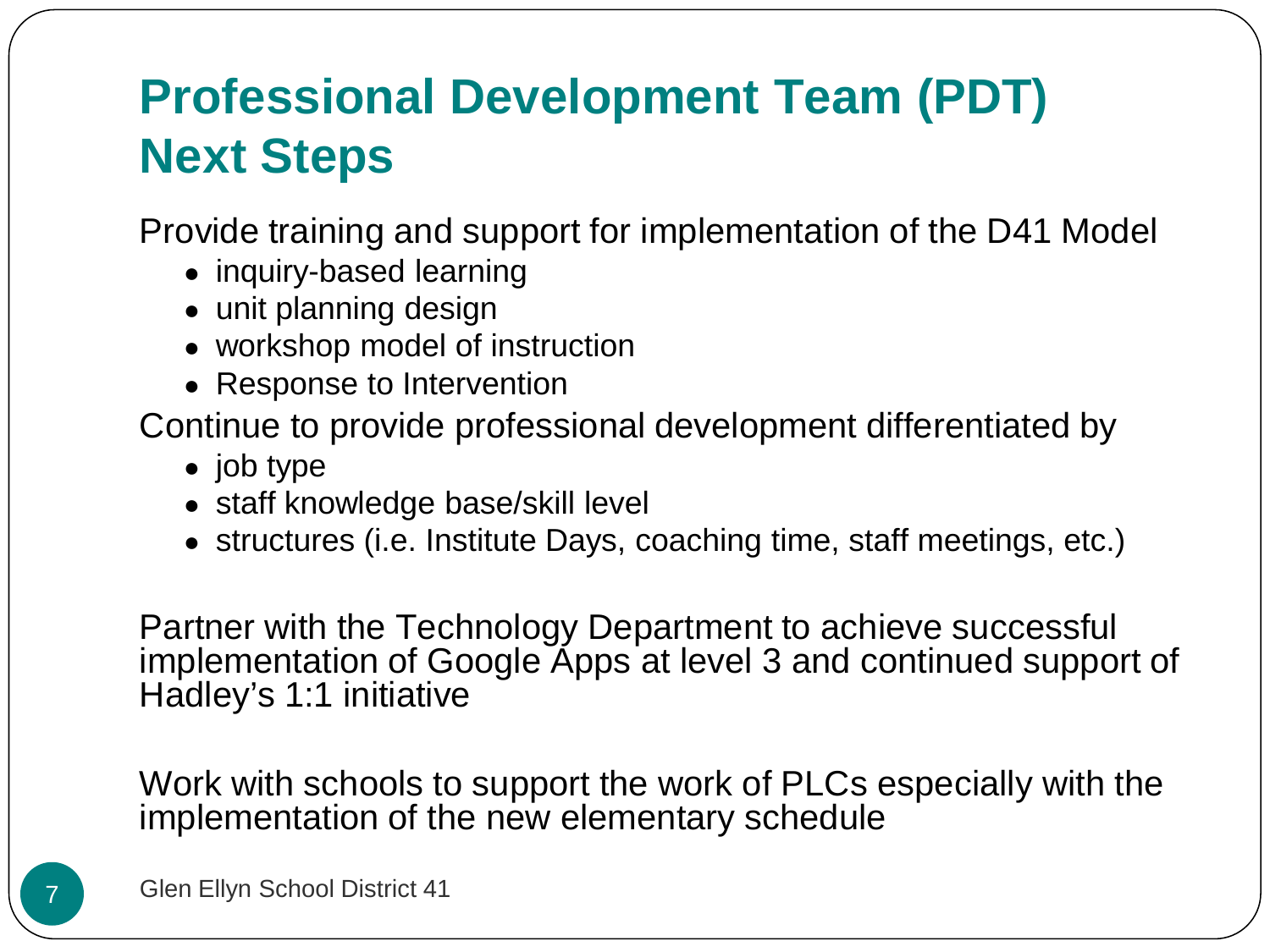## **Continuous Improvement Team (CIT) Highlights**

CIT serves as the umbrella to the TFEs for continuous improvement in student achievement

- Examined and discussed student achievement data district-wide by school, and by subgroups.
- D41 Model Support Planning Support the BLTs with the D41 Model: PLCs and Differentiation.
- Visits to school BLTs to reach out and begin to connect and learn from them to design a support model
- BLTs came to share successes and challenges We learned from different schools - crosscut the conversation.
- Connect the three overarching goals of Instruction, Planning and Social Emotional Learning to all the work of this year.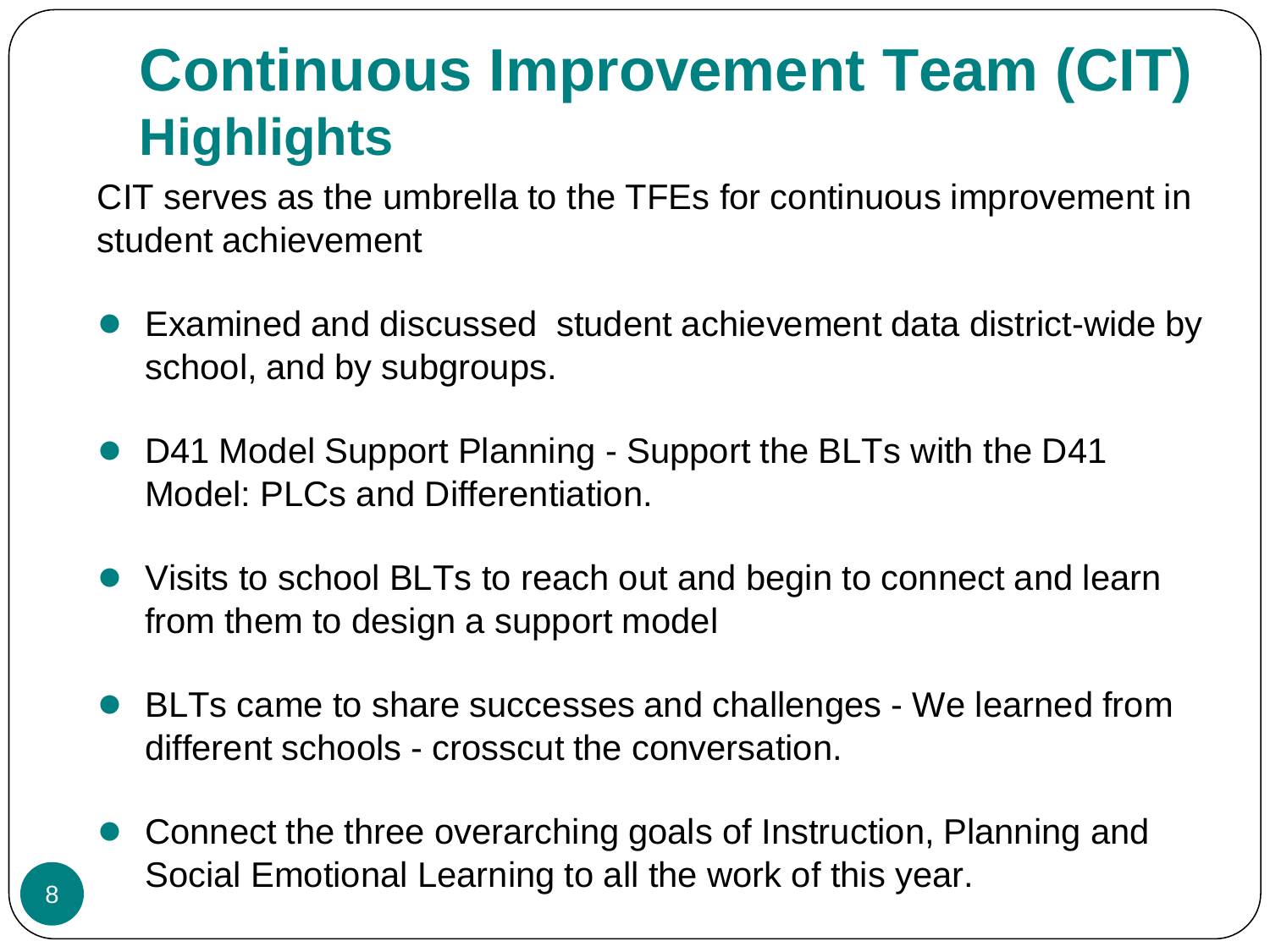## **Continuous Improvement Team (CIT) Next steps**

Summer Work Group to build Model support action plans

Continue D41 Model Support Planning

- $\triangleright$  PLC and Differentiation
- ► Create intentional feedback loops with BLT (regular co-chair attendance)
- $\triangleright$  Visits to school BLTs

Principals to join the team

Review the renewal of the Long Range Plan